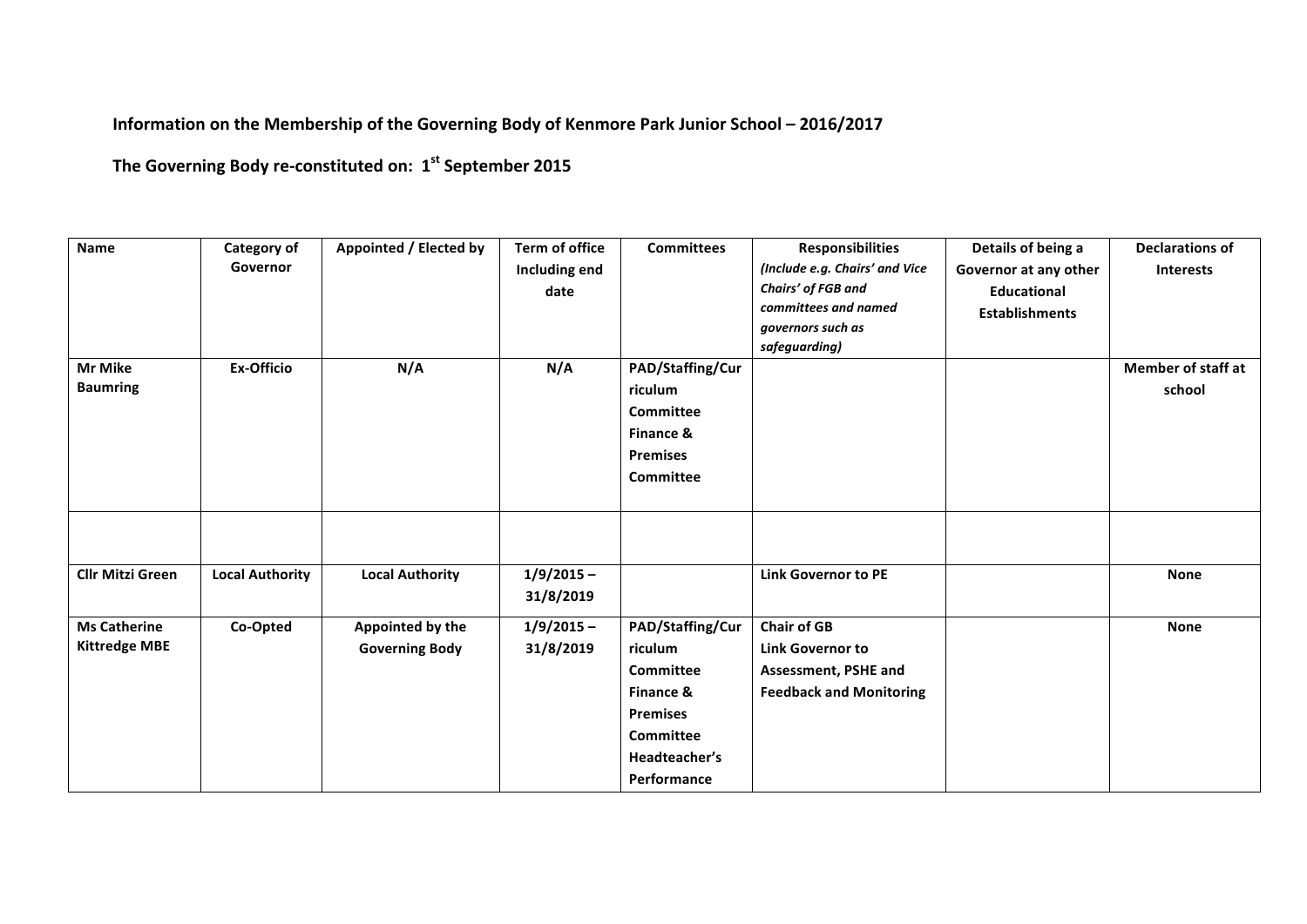|                         |          |                               |               | Management              |                                      |                            |
|-------------------------|----------|-------------------------------|---------------|-------------------------|--------------------------------------|----------------------------|
|                         |          |                               |               |                         |                                      |                            |
| <b>Mr David Martin</b>  | Co-Opted | Appointed by the              | $1/9/2015 -$  |                         |                                      | <b>Resigned from</b>       |
|                         |          | <b>Governing Body</b>         | 31/8/2019     |                         |                                      | School 19 July 2016.       |
|                         |          |                               |               |                         |                                      | <b>Remaining as Co-</b>    |
|                         |          |                               |               |                         |                                      | <b>Opted Governor</b>      |
|                         |          |                               |               |                         |                                      |                            |
| Mr Sunil Murji          | Co-Opted | Appointed by the              | $1/9/2015 -$  | PAD/Staffing/Cur        | <b>Staff contact to subject link</b> | <b>None</b>                |
|                         |          | <b>Governing Body</b>         | 31/8/2019     | riculum                 | Able and Gifted,                     |                            |
|                         |          |                               |               | <b>Committee</b>        | <b>Assessment and Child</b>          |                            |
|                         |          |                               |               |                         | <b>Protection</b>                    |                            |
| <b>Mrs Malti</b>        | Parent   | <b>Elected by the parents</b> | $1/9/2015 -$  | PAD/Staffing/Cur        | <b>English Language and</b>          | <b>None</b>                |
| Parbhoo                 |          |                               | 31/8/2019     | riculum                 | <b>Religious Education</b>           |                            |
|                         |          |                               |               | <b>Committee</b>        |                                      |                            |
|                         |          |                               |               | <b>Pay Review Panel</b> |                                      |                            |
| <b>Mr Nilesh Parekh</b> | Co-Opted | Appointed by the              | $1/9/2015 -$  | PAD/Staffing/Cur        | Link Governor to Able &              | Wife works in the          |
|                         |          | <b>Governing Body</b>         | 31/8/2019     | riculum                 | Gifted, Health & Safety,             | <b>Infants and Nursery</b> |
|                         |          |                               |               | Committee               | <b>Child Protection and Rights</b>   | <b>School (Mrs Bijal</b>   |
|                         |          |                               |               | Finance &               | Respecting.                          | Parekh)                    |
|                         |          |                               |               | <b>Premises</b>         |                                      |                            |
|                         |          |                               |               | <b>Committee</b>        |                                      |                            |
|                         |          |                               |               | Headteacher's           |                                      |                            |
|                         |          |                               |               | Performance             |                                      |                            |
|                         |          |                               |               | Management              |                                      |                            |
|                         |          |                               |               | <b>Committee</b>        |                                      |                            |
|                         |          |                               |               |                         |                                      |                            |
| <b>Mrs Vanita Patel</b> | Parent   | <b>Elected by the parents</b> | $1/9/2015 -$  | Finance &               | <b>English Language</b>              | <b>None</b>                |
|                         |          |                               | 31/8/2019     | <b>Premises</b>         |                                      |                            |
|                         |          |                               |               | Committee               |                                      |                            |
| Anisa Omar              | Parent   | <b>Elected by the Parents</b> | $16/3/2016 -$ | PAD/Staffing/           | ICT                                  | <b>None</b>                |
|                         |          |                               | 16/3/2020     | <b>Curriculum</b>       | <b>RE</b>                            |                            |
|                         |          |                               |               |                         |                                      |                            |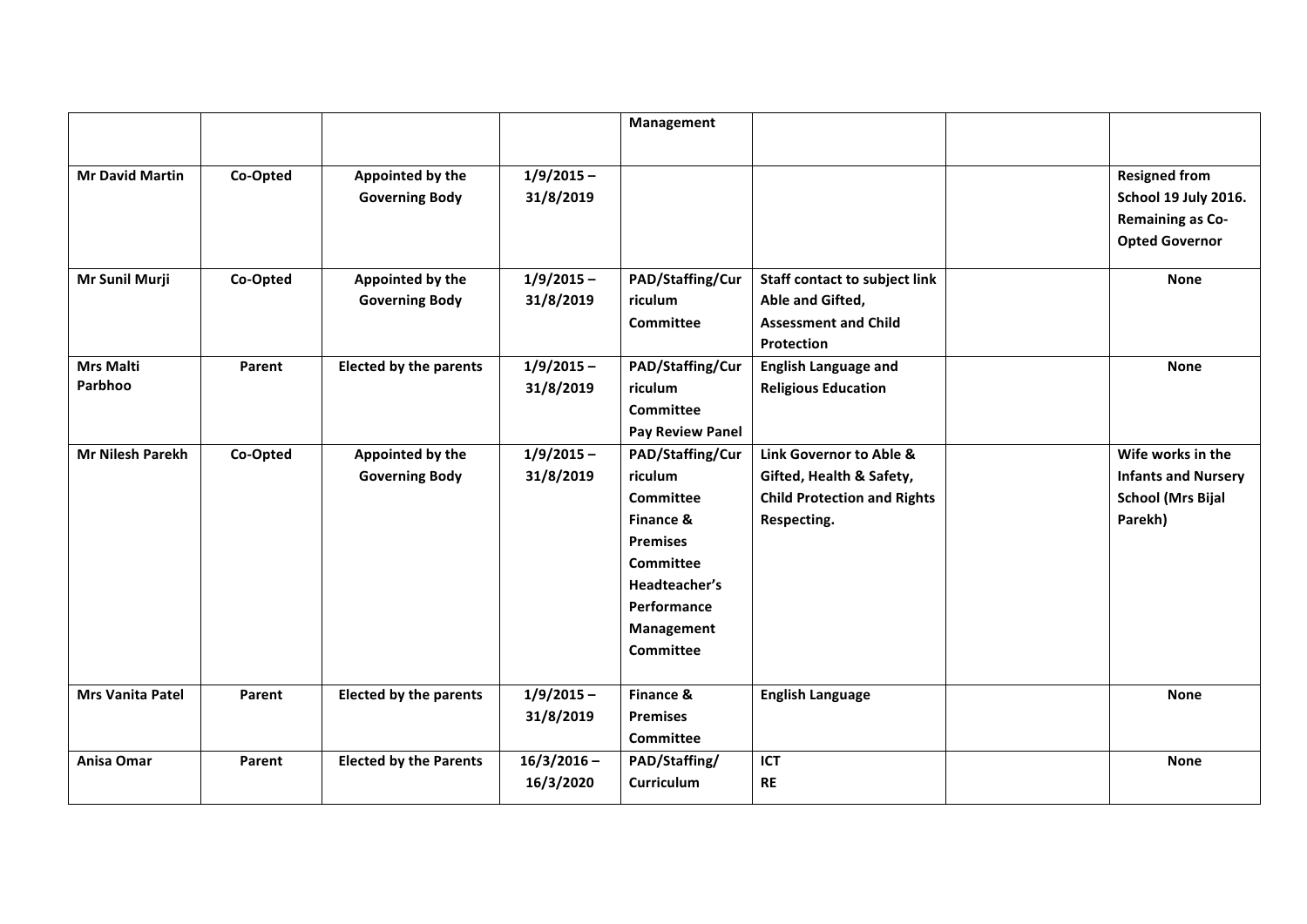|                   |          |                                           |                           | <b>Pay Review Panel</b>                                                                              |             |                    |
|-------------------|----------|-------------------------------------------|---------------------------|------------------------------------------------------------------------------------------------------|-------------|--------------------|
|                   |          |                                           |                           | Headteachers                                                                                         |             |                    |
|                   |          |                                           |                           | Performance                                                                                          |             |                    |
|                   |          |                                           |                           | Management                                                                                           |             |                    |
| <b>Ms Sharon</b>  | Co-Opted | Appointed by the                          | $1/9/2015 -$              |                                                                                                      | <b>PSHE</b> | Member of staff at |
| Poultney          |          | <b>Governing Body</b>                     | 31/8/2019                 |                                                                                                      |             | school             |
| Mr Dhiraj Shiyani | Co-Opted | Appointed by the<br><b>Governing Body</b> | $1/9/2015 -$<br>31/8/2019 | Finance &<br><b>Premises</b><br>Committee<br>Headteacher's<br>Performance<br>Management<br>Committee | Vice-Chair  | <b>None</b>        |
| Vacancy           | Co-Opted |                                           |                           |                                                                                                      |             |                    |

## **Governors Terms of Office ended:**

| <b>Mr David Maurice</b>    | Associate | <b>Local Authority</b> | <b>Term ended</b> |               |                             |  |
|----------------------------|-----------|------------------------|-------------------|---------------|-----------------------------|--|
| <b>MBE</b>                 |           |                        | 31/8/2015         |               |                             |  |
|                            |           |                        | Due to            |               |                             |  |
|                            |           |                        | reconstitution    |               |                             |  |
|                            |           |                        | <b>Resigned</b>   |               |                             |  |
| <b>Mrs Gabrielle Cohen</b> | Associate | Appointed by the       | <b>Term ended</b> | Headteacher's | <b>Link Governor to SEN</b> |  |
|                            |           | <b>Governing Body</b>  | 31/8/2015         | Performance   |                             |  |
|                            |           |                        | Due to            | Management    |                             |  |
|                            |           |                        | reconstitution    | Committee     |                             |  |
|                            |           |                        | <b>Resigned</b>   |               |                             |  |